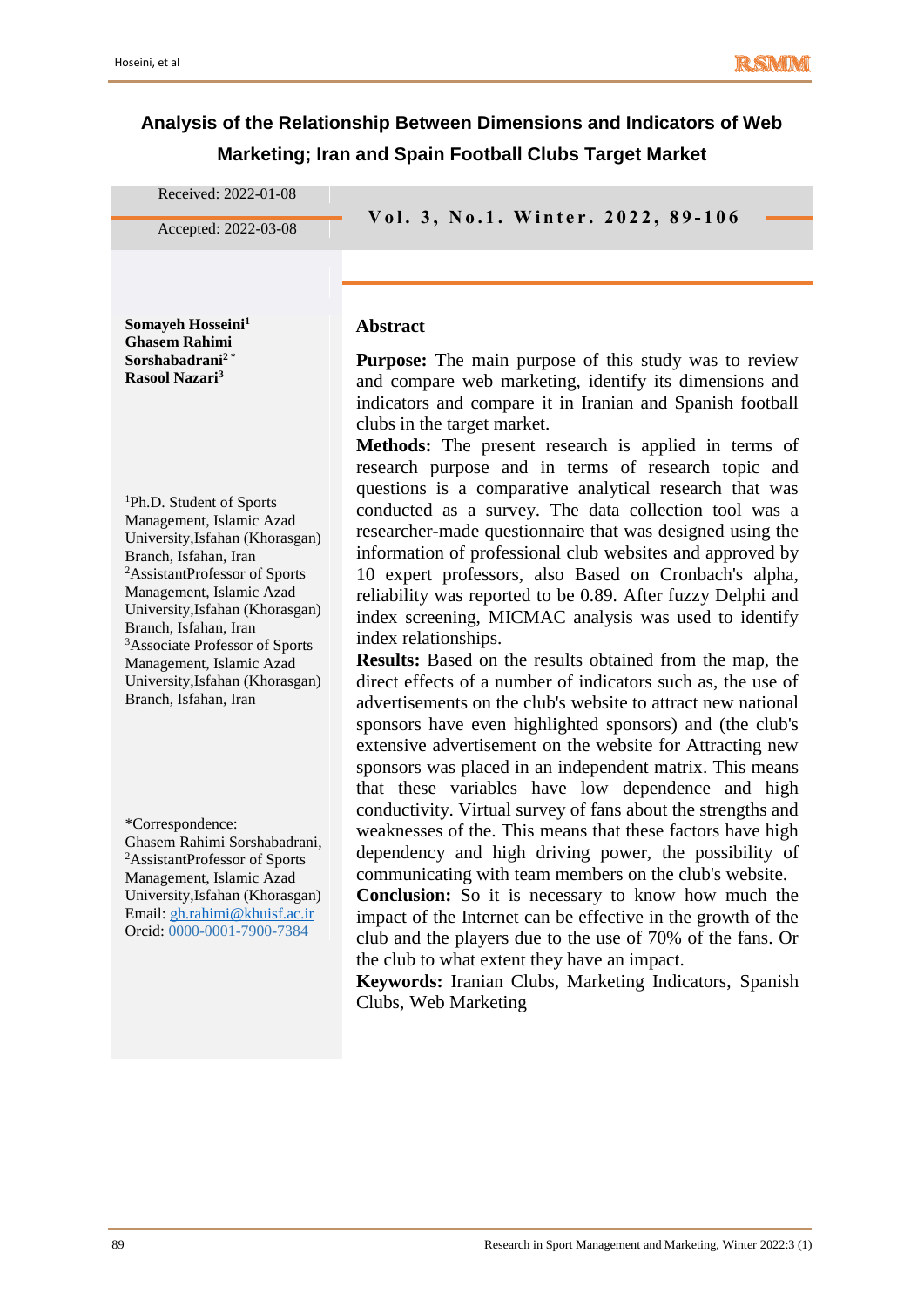### **Introduction**

Internet marketing is a new marketing tool and recently has attracted more attention. The meaning of this kind of marketing is the process of attracting society's attention to a particular individual, subject or brand by using websites. Programs of this method of marketing generally focus on creating content that can attract the attention of Internet site users and encourage them to share the desired content on social media. Social media provides innovative teaching and learning frameworks that change the communication tools within academic institutions and enable students to develop digital skills that are useful for a successful professional career. LinkedIn is a social media tool that focuses on professional networks and occupational progress and has become the most popular social-professional network, which is used by all stakeholders in the sports industry and therefore can be used by students to communicate with experts and use the latest trends in the sports industry (Tayag, 2021). Therefore, the message of the company/organization/individual is transmitted from user to user in the form of a chain (Burnasheva & et al 2019).

The main feature of this message chain is the "trust" between people, and as a result, the influence of the message on the target community is significantly increased. This method of indirect messaging and advertising is in contrast to traditional advertising in which organizations and individuals try to convey their message directly to people in the target community (El Bana, 2018). Therefore, it can be said that this marketing method is based on word of mouth and viral advertising (Fischer & Zeugner2017). Today, internet media have become platforms which are easily accessible to people. Significant growth of the Internet's information capacity has significantly increased people's awareness

with respect to organizations/brands/celebrities over the past decades, and in this condition, the winner is the one who can use the tools of the virtual world, which often do not require high expenses of traditional media, such as television and the press, to improve their image and make themselves and their programs and goals known to potential and actual audiences (Graca & et al 2016).

Marketing in football is one of the most important concerns of today's researchers. Football is something with long history, but it must be accepted that football is currently one of the most economical sectors of the world, and has created countless jobs not only on Earth but also out of the earth (Ellis, 2021). Social media networks are one of the most important tools for following football fans in the world and its numerous fan associations and fan pages in the field of football cannot be ignored (Mahdi, 2022). Usually, people who are aware of football and have appropriate marketing skills as the best choice use football fan pages, and either by making rumors or facts, take football in a direction that sometimes the player or the club has to perform many of these orders. Such condition is not prohibited in any way. Even if the main pages of the clubs surrender to these fan pages (Zohal et al., 2022).

In recent years, the deployment of this kind of business has led to a transformation and more popular marketing environment. Internet marketing and its emerging business models such as Amazon in the US and all around the world, Cadiz Kant in Europe, Mercado Libre in Latin America, FlipCard in India, Jumia in Africa, Rakuten in Japan and Taobao in China have overcame the traditional giants around the world. The success of these platform-based businesses is due to the large number of entrepreneurial vendors they participate in, which create enormous value through the ability to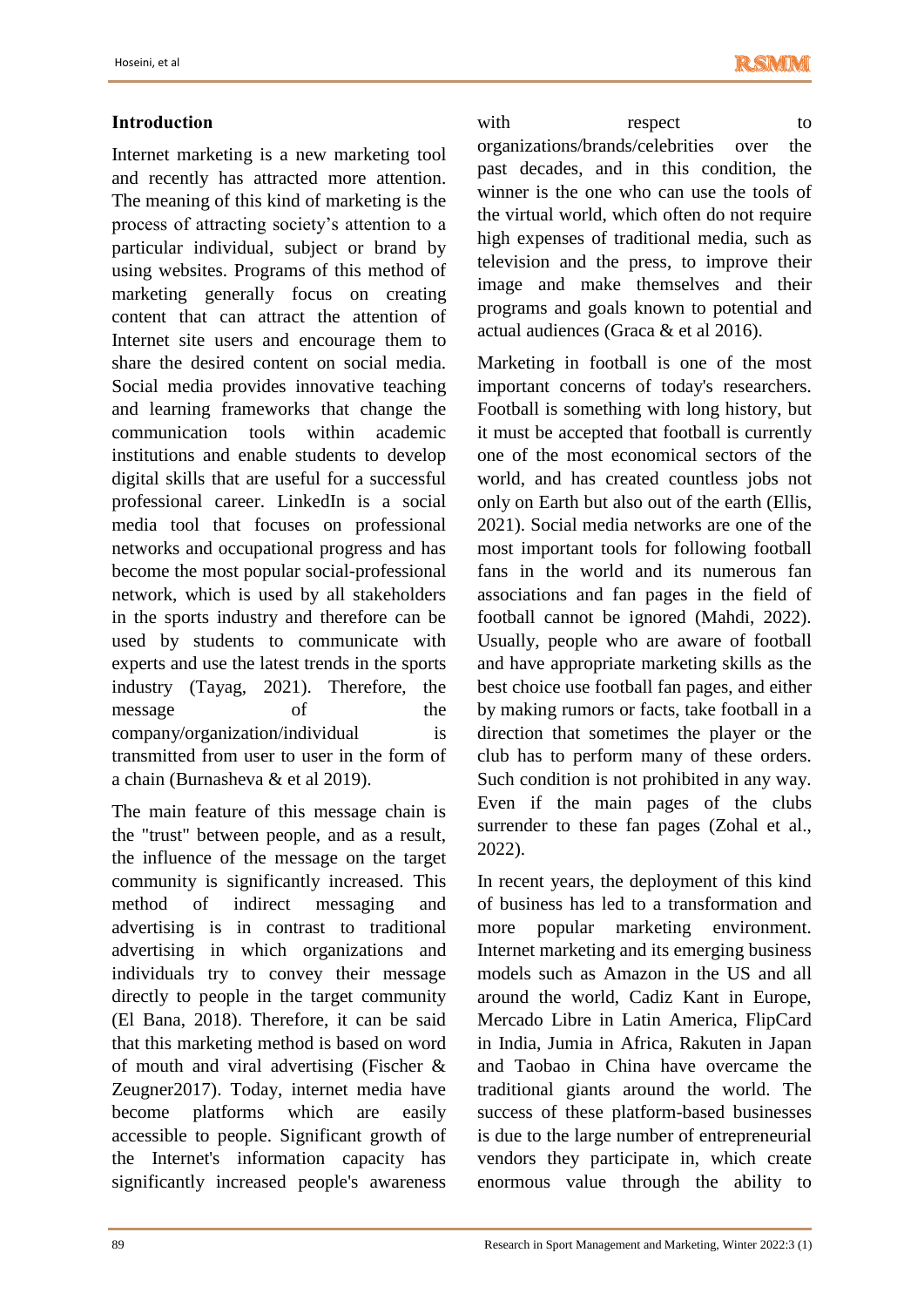communicate and do business that would not otherwise occur. In 2019, the best online commerce platforms sold \$1.8 trillion worldwide, accounting for 52% of the world's total online commerce and currently growing at over 23% per year. In the United States, Amazon alone accounts for 40% of e-commerce sales, with an annual growth rate of 15% compared to less than 5% of overall US retail growth. It is expected that by engaging in these online business models and the emergence of industry-specific platforms such as Etsi, Wafer and Crono24, these global trends will continue well into the next decade (Jiffeng et al., 2021).

Today, industrial sports are extremely attractive. The billion-dollar industry is growing rapidly by 50 percent over a decade as one of the top 10 industries in the world. Among sports, football is the most popular and most profitable sport. Major football tournaments, such as the World Cup, generate many profits, and professional football leagues attract millions of viewers (Ross, James, & Vargas, 2016). Due to these characteristics, sports in today's world are of interest to countries and large companies, and large teams seek to bring large spectators to the stadium through marketing methods and in competition with domestic teams and foreign leagues to gain a greater share of the media to it and thus increase the income of the clubs.

In fact, the Internet and e-commerce have become a way to generate revenue and interact with customers, provide services and sell products electronically for companies and many organizations. Today, the Internet is an important business factor that has grown faster than any other communication technology and has transformed global markets more than any other media technology. Internet marketing is part of e-commerce and means using the Internet and related digital technologies to achieve marketing goals and support the

concept of marketing in a new way. In practice, internet marketing involves using the company's website and combining it with online promotion methods. In recent years, the use of the Internet in commerce has increased dramatically (Henderson & De Cruz, 2019). In fact, many commentators claim that the Internet is now leading to a new era in marketing. Internet technology enables companies to attract new customers, monitor their performance and online behavior, and personalize communications, products, services, and prices. Developing long-term customer relationships is key to stability in increasingly dynamic markets. This means that the traditional marketing approach can no longer meet the needs of the Internet age (Madson et al., 2014).

Saha (2019) investigated web marketing in UK multipurpose sports clubs. The findings of this investigation showed that the website of sports clubs was very active and could significantly provide many customers with different sources of income for the club. In addition, these websites have a significant impact on customer satisfaction. Shannon (2018) in a study examined the sports industry and identified the position of the Internet in sports marketing. Although the sports industry is the twelfth largest industry in the United States, some authors have been forced to submit their studies under other headings such as service quality, sports advertising, and the Internet. The results demonstrated that if the promotion of sports goods through the clubs' website is attractive, it will both increase the number of customers and strengthen sports tendencies among the people. By examining the websites of some European clubs such as Barcelona, Real Madrid, Juventus, Bayern Munich and Paris Saint German with Asian and African clubs, a significant difference between the websites and internet marketing of European clubs with Asian and African clubs was reported. Marber, Violin, and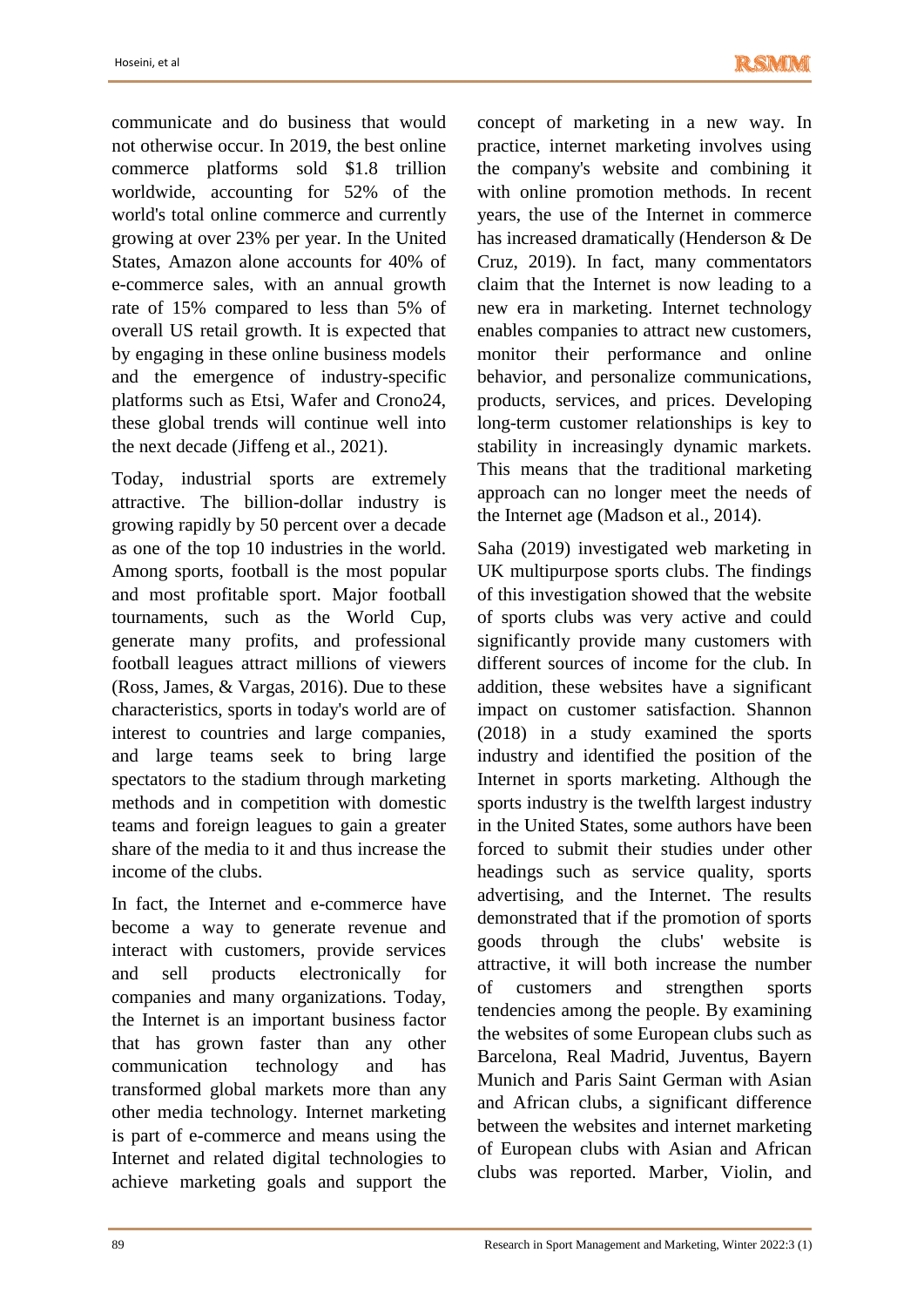Posellosseni (2017) in a case study with the title of "Examining the Combination of Internet Marketing and Sports" investigated the NewYork Yankees team. Their findings demonstrated that internet marketing has significantly increased the income of clubs by selling tickets, products and goods of the club, receiving the help of fans, facilitating the establishment with fans and their greater participation, and attracting more sports talent of the club. Van and Green (2016) examined the marketing through the web of Scottish football clubs. Their results showed that on sports websites, users not only receive information easily, but also actively participate in expressing their opinions openly. There are several channels and rooms on the website where sports fans can discuss about various team issues.

The use of digital data and technologies in marketing has undergone several stages of evolution. Each of these steps has helped to transform and complement the scope and role of marketing performance. Shah and Morthi (2021) reached systematic format over time in researching the field and the applications of data-driven marketing and digital technologies. Football knowledge is perhaps one of the most complete and standard uses of knowledge management in this field. Because the experience of footballers, good or bad, always remains in the minds of the smallest football fan, and in Spanish La Liga football, this issue is more tangible. People like Maradona, Ronaldinho, etc. can be a good example of using good and bad experiences in football.

The present study examines the content of Iranian football club websites from a marketing perspective and compares them with Spanish clubs. For this purpose, sales features (e.g. ticket sales, merchandise sales, virtual product sales, hospitality), promotions (e.g. advertising of club fans, new fans, public and social relations, sponsors and other products), and

communication (e.g. audio content, visual content, chat, forums, polls and studies about matches, email services, online bet) of the websites of the most successful Iranian football clubs are compared with Spain. In this study, the researcher intends to compare the way of web marketing with similar conditions in Iran according to the performance of professional clubs in Spain and to provide solutions so that he can use this new technology in the marketing industry and clubs create the best conditions in internet marketing.

### **Materials and Methods**

With respect to the fact that in this research, the researcher intends to study the comparative web marketing of Iranian and Spanish football clubs by viewing the sports websites of sports clubs and checklists, so this research is applied in terms of purpose and in terms of the nature of the research. Analytical research is comparative and concurrent. Also, the main approach of this research is deductive.

The statistical population of the study consisted of managers of professional clubs and experts of websites for buying and selling sports goods. Some key characteristics for selecting experts include: Being involved with the issue at hand, having ongoing knowledge of the issue to collaborate, being motivated to participate in the analysis process, and feeling that the information gained from a group agreement will be valuable to them. Saati (1990) believes that ten experts are enough for this type of study. So eligible people are inherently limited. In this study, an expert is an individual who:

- Have a master's degree or higher.
- Have at least ten years of experience

working in the field of sports websites. Hence, the selection of experts is very limited and as a result, ten qualified people have been selected as a sample in this study.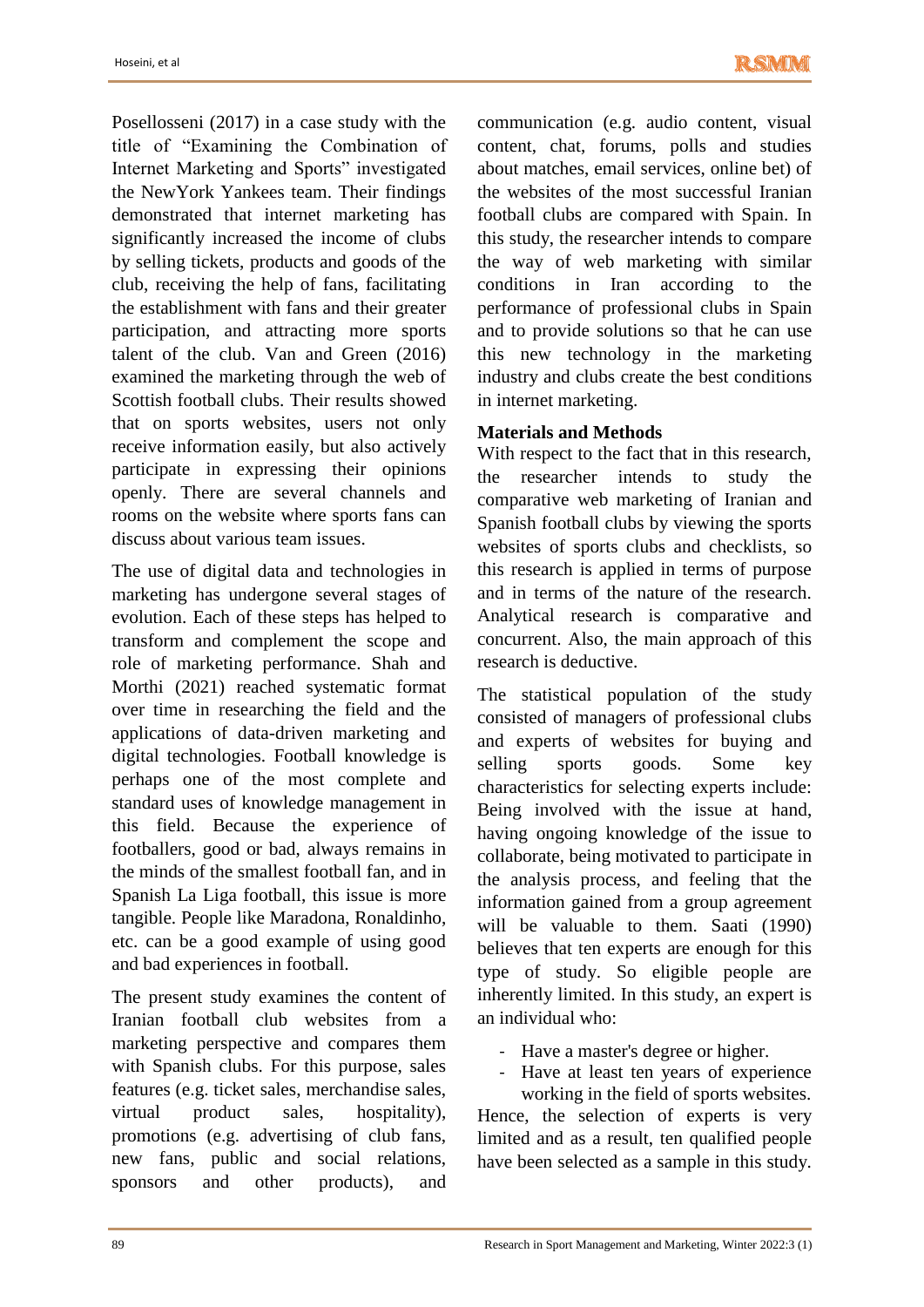The snowball technique was used for sampling.

After performing extensive studies on marketing and its combinations and ways of generating income for professional clubs in the fields of sales, promotion, target market and communication, the researcher, in coordination with the supervisors, designed a comprehensive checklist related to web marketing in various fields. The most important problem in the design of tools was the checklist that can be understood according to cultural differences.

Researcher-made checklist: In this research, the evaluation checklist of websites for sports clubs is used. This checklist was designed in four separate areas, including: target market, communication, sales and promotion, and then was sent to 11 professors in this field to check the face and content validity, which includes: 5 professors of sports management, 2 professors of economics and planning, 1 professor of sociology, and 2 professors of business management and an expert manager of a sports club (except for 8 clubs under study), along with a brief explanation of the objectives of the research were sent and asked to check the content validity of the checklist. According to the comments provided, several types of changes were added, and finally this checklist was designed and compiled with 30 items. Based on Cronbach's alpha, reliability was reported to be 0.89.

Although experts use their mental abilities to make comparisons, it should be noted that the traditional process of quantifying people's perspectives does not fully reflect human thinking style. In other words, the use of fuzzy sets is more compatible with linguistic and sometimes ambiguous human explanations, and therefore it is better to use fuzzy sets (using fuzzy numbers) to make long-term predictions and real-world decisions (Karaman et al., 2009). In this study, triangular fuzzy numbers have been used to fuzzy the experts' point of view.

In the next step, the fuzzy mean should be calculated as the fuzzy mean of the individual scores. To calculate the mean of n respondents' comments, the fuzzy mean will be calculated as follows:

Each triangular fuzzy number for each of the indicators is represented as follows: Relationship 1)

Index i refers to an expert. So that

- $\tau_j$ : The fuzzy mean of the standard jth
- $X_{ii}$ : The value of the ith expert evaluation of the jth criterion
- $\bullet$   $L_i$ : The minimum value of evaluations for the jth criterion
- $\bullet$  M<sub>j</sub>: The geometric mean of the experts' evaluation of the performance of the jth standard
- $\bullet$  U<sub>i</sub>: : The maximum value of evaluations for the jth criterion

(Cheng et al., 2009, pp. 767-756; Wu and Fang, 2011, p. 751; Su & Chen, 2011, pp. 290-275).

In fact, these aggregation methods are experimental methods that have been proposed by various researchers. For example, a conventional method for aggregating a set of triangular fuzzy numbers is the minimum l, the mean m, and the maximum u.

Relationship 2)

(Su et al., 2010)

In this study, we have used the fuzzy mean method. The fuzzy mean of n is a triangular fuzzy number with equation 7:

### Relationship 7)

In this regard, the triangular fuzzy number  $\tilde{f}_i = (l_i^k, m_i^k, u_i^k)$  is the fuzzy equivalent of kth expert view of the ith criterion. The fuzzy average of the panel of experts' views for each of the research indicators is given in the table.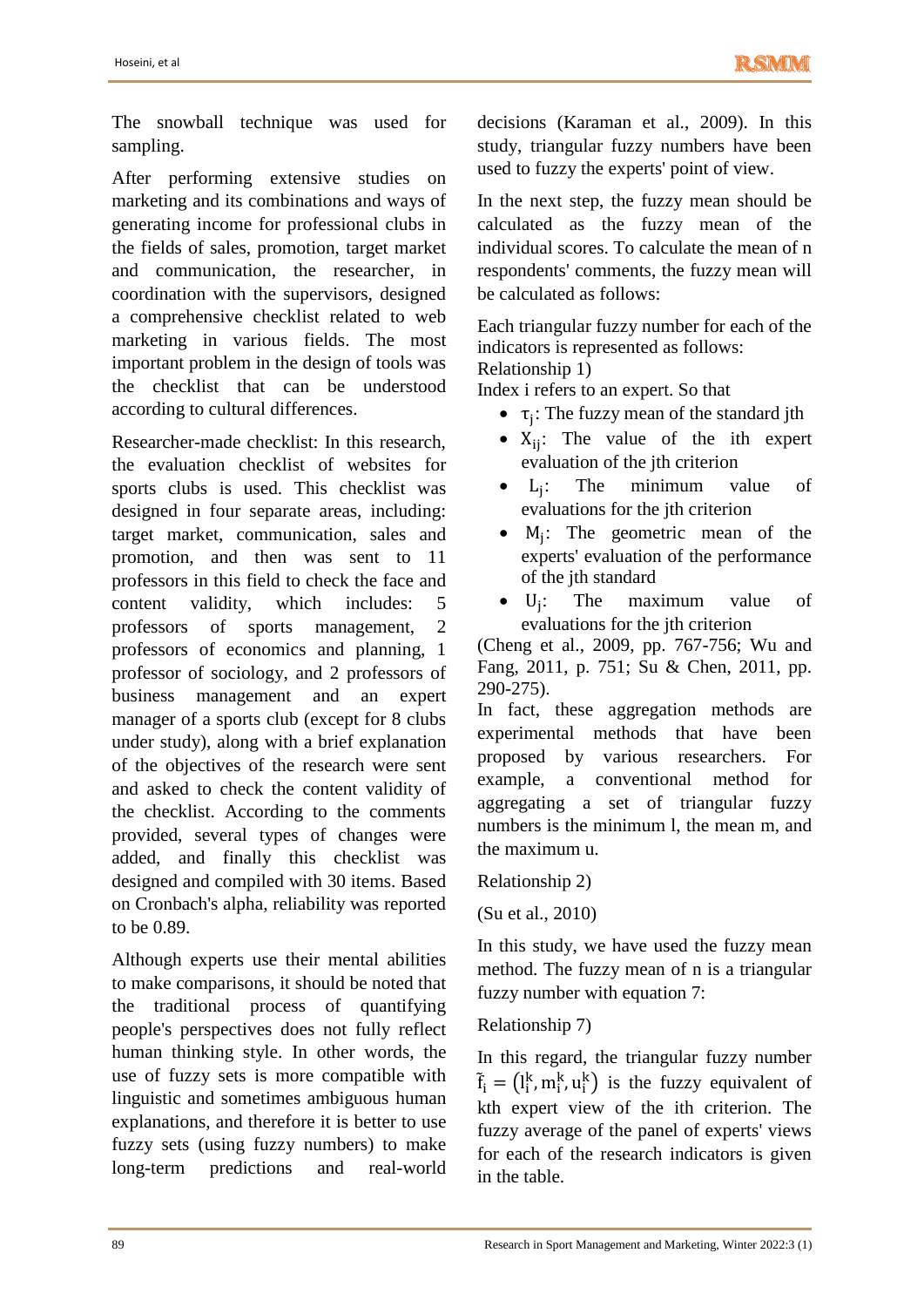# Defuzzing Values

In order to defuzze, the surface center method is used:

**Results**  First round)

Relationship 3)

(Zeng and Tong, 1993)

# **Mean fuzzy and de-fuzzy output values for the indices are given in Table (1).**

| R1               | L    | M    | ${\bf U}$ | Crisp | Result |
|------------------|------|------|-----------|-------|--------|
| C <sub>1</sub>   | 6.58 | 7.58 | 8.25      | 7.77  | Accept |
| C <sub>2</sub>   | 6.92 | 7.92 | 8.42      | 7.75  | Accept |
| C <sub>3</sub>   | 6.50 | 7.50 | 8.25      | 7.42  | Accept |
| C <sub>4</sub>   | 6.50 | 7.50 | 8.25      | 7.42  | Accept |
| C <sub>5</sub>   | 6.42 | 7.42 | 8.17      | 7.28  | Accept |
| C <sub>6</sub>   | 6.50 | 7.42 | 7.92      | 7.17  | Accept |
| C7               | 6.25 | 7.25 | 8.00      | 7.75  | Accept |
| C8               | 6.92 | 7.92 | 8.42      | 7.76  | Accept |
| C9               | 6.50 | 7.50 | 8.08      | 7.61  | Accept |
| C10              | 6.75 | 7.75 | 8.33      | 7.22  | Accept |
| C11              | 6.25 | 7.25 | 8.17      | 7.06  | Accept |
| C12              | 6.25 | 7.17 | 7.75      | 7.08  | Accept |
| C13              | 6.25 | 7.25 | 7.75      | 7.86  | Accept |
| C14              | 7.00 | 8.00 | 8.58      | 7.74  | Accept |
| $\overline{C15}$ | 6.42 | 7.42 | 8.17      | 7.28  | Accept |
| $\overline{C16}$ | 6.25 | 7.25 | 7.92      | 7.17  | Accept |
| $\overline{C17}$ | 6.50 | 7.50 | 8.42      | 7.75  | Accept |
| C18              | 6.25 | 7.25 | 7.92      | 7.76  | Accept |
| $\overline{C19}$ | 6.42 | 7.42 | 8.17      | 7.61  | Accept |
| C20              | 7.00 | 8.00 | 8.67      | 7.22  | Accept |
| $\overline{C21}$ | 6.67 | 7.67 | 8.42      | 7.06  | Accept |
| C22              | 6.83 | 7.75 | 7.18      | 7.08  | Accept |
| $\overline{C23}$ | 6.92 | 7.92 | 8.67      | 7.86  | Accept |
| C <sub>24</sub>  | 6.50 | 7.50 | 8.42      | 7.47  | Accept |
| C <sub>25</sub>  | 6.75 | 7.75 | 8.25      | 7.58  | Accept |
| C <sub>26</sub>  | 6.92 | 7.92 | 8.42      | 7.75  | Accept |
| C27              | 7.00 | 8.00 | 8.67      | 7.89  | Accept |
| C28              | 6.50 | 7.50 | 8.08      | 7.36  | Accept |
| C29              | 6.08 | 7.08 | 8.00      | 7.05  | Accept |
| C30              | 6.58 | 7.58 | 8.33      | 7.50  | Accept |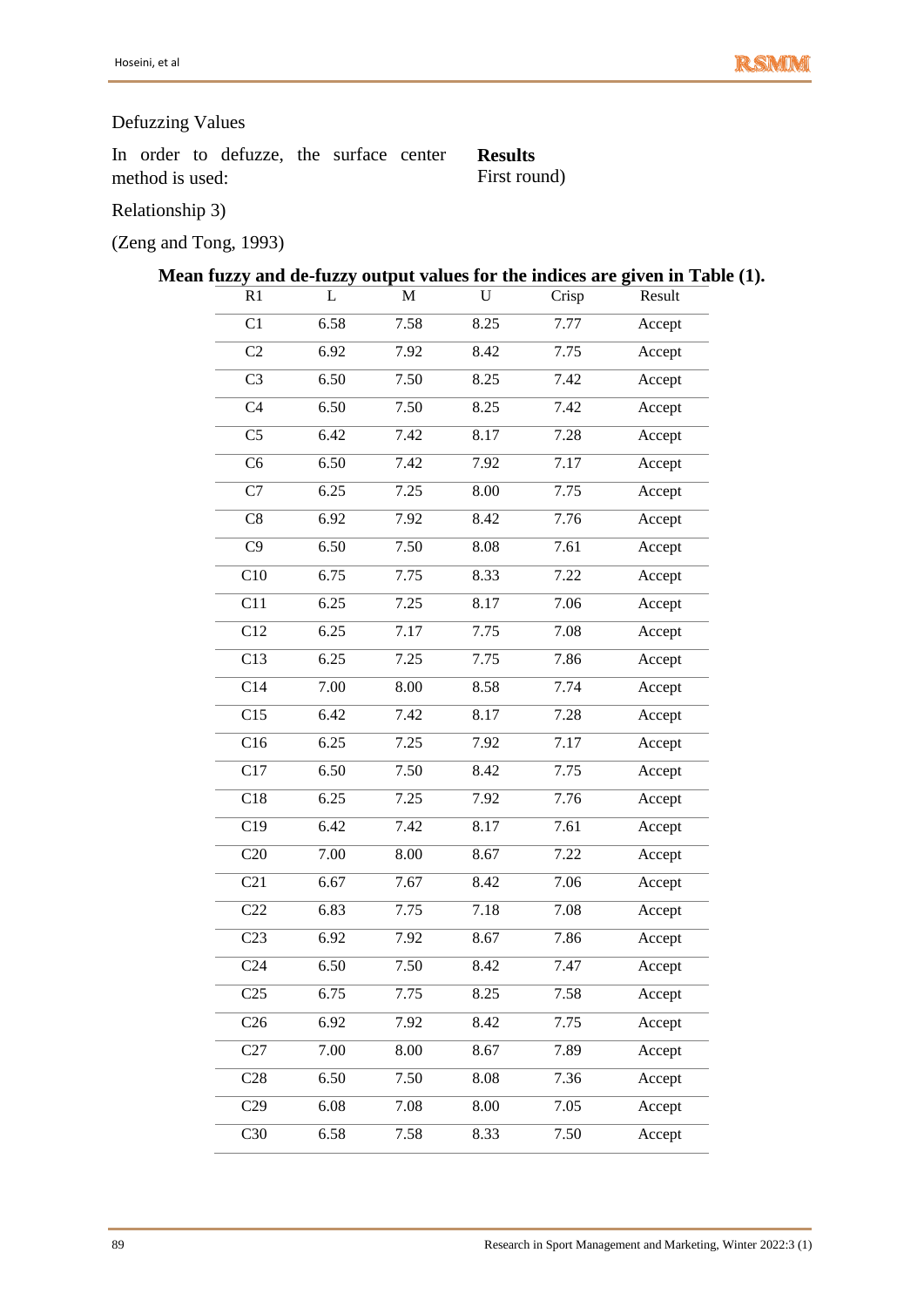The threshold limit in this study is 7. The de-fuzzy value is greater than 7, and any indicator with a score less than 7 is rejected (Wu and Fang, 2011, p. 751).

remaining indicators continued in the second round. The results of decompression of elements in the second round are reported in Table (2):

Round two: Fuzzy Delphi analysis for the

| R1               | L    | M    | U    | Crisp | Result |
|------------------|------|------|------|-------|--------|
| C1               | 7.08 | 8.08 | 8.75 | 7.97  | Accept |
| C <sub>2</sub>   | 6.42 | 7.42 | 8.33 | 7.39  | Accept |
| C <sub>3</sub>   | 6.67 | 7.67 | 8.58 | 7.64  | Accept |
| C <sub>4</sub>   | 6.83 | 7.83 | 8.50 | 7.72  | Accept |
| C <sub>5</sub>   | 7.08 | 8.08 | 8.75 | 7.97  | Accept |
| C <sub>6</sub>   | 6.75 | 7.75 | 8.42 | 7.64  | Accept |
| C7               | 6.75 | 7.75 | 8.50 | 7.67  | Accept |
| C8               | 6.83 | 7.83 | 8.67 | 7.78  | Accept |
| C9               | 7.08 | 8.08 | 8.75 | 7.97  | Accept |
| C10              | 6.83 | 7.83 | 8.58 | 7.75  | Accept |
| C11              | 7.25 | 8.25 | 8.83 | 8.11  | Accept |
| C12              | 6.58 | 7.58 | 8.50 | 7.55  | Accept |
| C13              | 6.83 | 7.83 | 8.67 | 7.78  | Accept |
| C14              | 6.42 | 7.42 | 8.17 | 7.34  | Accept |
| C15              | 6.25 | 7.25 | 7.92 | 7.14  | Accept |
| C16              | 6.50 | 7.50 | 8.42 | 7.47  | Accept |
| C17              | 6.25 | 7.25 | 7.92 | 7.14  | Accept |
| C18              | 6.42 | 7.42 | 8.17 | 7.34  | Accept |
| C19              | 7.00 | 8.00 | 8.67 | 7.78  | Accept |
| C20              | 6.67 | 7.67 | 8.42 | 7.59  | Accept |
| C21              | 6.68 | 7.75 | 8.17 | 7.58  | Accept |
| C22              | 6.92 | 7.92 | 8.68 | 7.84  | Accept |
| C <sub>23</sub>  | 6.83 | 7.83 | 8.67 | 7.78  | Accept |
| C <sub>24</sub>  | 7.08 | 8.08 | 8.75 | 7.97  | Accept |
| $\overline{C25}$ | 7.08 | 8.08 | 8.75 | 7.97  | Accept |
| C <sub>26</sub>  | 7.42 | 8.42 | 8.83 | 8.22  | Accept |
| C27              | 7.42 | 8.42 | 8.83 | 8.22  | Accept |
| C28              | 7.08 | 8.08 | 8.75 | 7.97  | Accept |
| C29              | 7.33 | 8.33 | 8.83 | 8.16  | Accept |
| $\overline{C30}$ | 6.92 | 7.92 | 8.58 | 7.81  | Accept |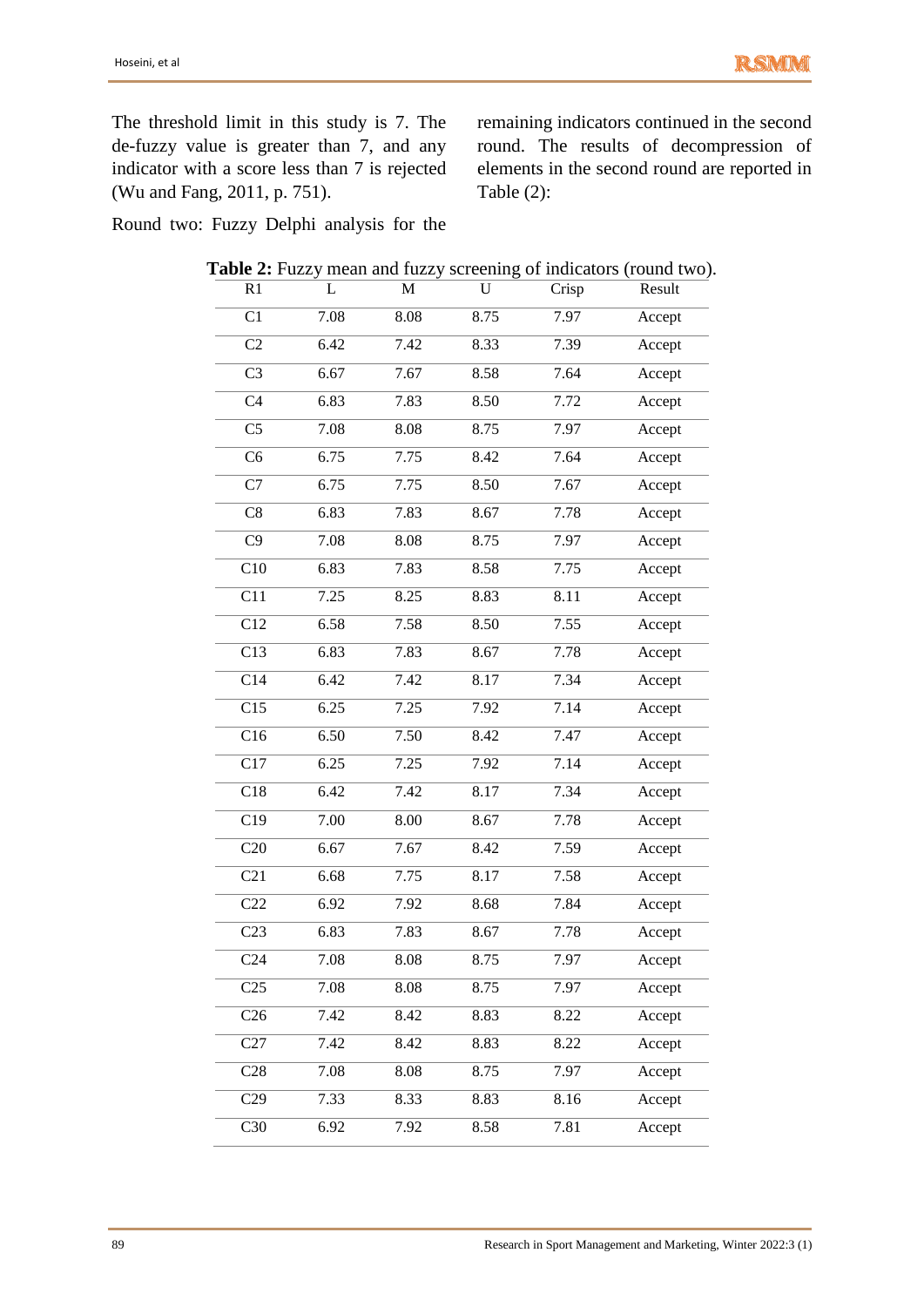End of Delphi technique rounds: In the second round, no questions were removed, which is a sign for the end of Delphi rounds. In general, one approach to the end of Delphi is to compare the average scores of the first round and second round questions. If the difference between the two stages is much smaller than the threshold (0.8), then the poll process stops (Cheng and Lin, 2002; Farsi Latifi et al., 2018).

MICMAC Analysis: The ultimate goal of this study is to explain the relationship between web marketing metrics. The average scores given by individuals were entered as matrix table data in MICMAC software. At this stage, the stability test was taken from the matrix table, which after 100 empowerments, showed 100% stability software. Which was acceptable in terms of stability. Finally at this stage, the matrix map of direct effects was extracted from the

software.

According to the software results, the degree of matrix filling is 67.93%, which shows that the selected factors have a great impact on each other. Out of a total of 843 measurable relationships in this matrix, 57 were numerical relationships, which means that the factors did not affect each other or were not influenced by each other. In 152 relationships, the number had a small effect on each other, in 666 relationships the number was 2, which means that they had a relatively strong influential interface, in 25 relationships, the number was 3, which means that the relationships of key factors were very high and effective and influential. Finally, in none of the relationships, the number P was reported, indicating the lack of potential and indirect factors of the agents.

|                |                 |                                                                                                                        | <b>IMPACT</b>   | <b>IMPACT</b>    |
|----------------|-----------------|------------------------------------------------------------------------------------------------------------------------|-----------------|------------------|
|                |                 |                                                                                                                        | VALUE           | <b>INFLUENCE</b> |
| $\overline{1}$ | C1              | Buy tickets online                                                                                                     | 47              | 51               |
| $\overline{2}$ | C <sub>2</sub>  | Easy access to the club ticket sales site                                                                              | 47              | 55               |
| $\overline{3}$ | C <sub>3</sub>  | High speed site in getting match tickets                                                                               | 48              | 51               |
| $\overline{4}$ | C <sub>4</sub>  | Sell goods through the club site                                                                                       | 50              | 54               |
| $\overline{5}$ | C <sub>5</sub>  | High security in buying goods through the club site                                                                    | 53              | 52               |
| 6              | C <sub>6</sub>  | Sell club products through cyberspace                                                                                  | 54              | 60               |
| $\tau$         | C7              | Guest club of fans in cyberspace                                                                                       | 51              | 51               |
| 8              | C8              | Display club products on the website                                                                                   | 56              | 53               |
| 9              | $\overline{C9}$ | Extensive club ads on the club website                                                                                 | $\overline{53}$ | 49               |
| 10             | C10             | Extensive club advertising on the website to attract new sponsors                                                      | 62              | 50               |
| 11             | C11             | The use of advertisements on the club's website to attract new<br>national sponsors has even highlighted the sponsors. | 53              | 46               |
| 12             | C12             | Club support for its sponsors on the club website                                                                      | 51              | 44               |
| 13             | C13             | Existence of social cyberspace on the club website for more<br>communication between the fans                          | 55              | 53               |
| 14             | C14             | Existence of incentive space on the club's website to attract new<br>national supporters                               | 52              | 53               |
| 15             | C15             | There is a happy and motivating atmosphere on the club's website to<br>attract more fans                               | 54              | 41               |

**The codes and indices of Word used in this research are reported in Table (3) and these codes each represent an index: Sum results of direct effects matrix**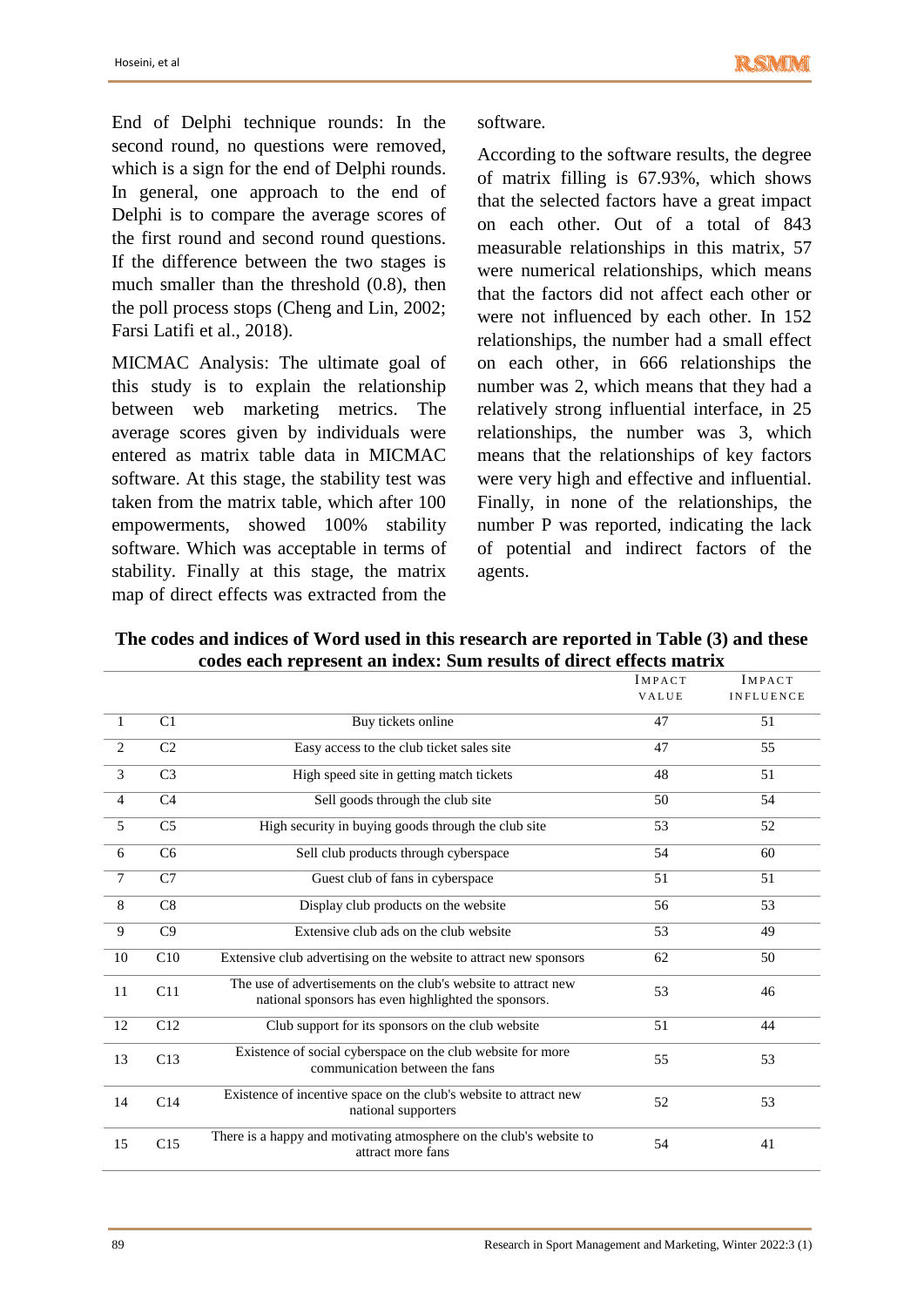| 16 | C16             | There are pictures of the club history on the club website                                                            | 55   | 50   |
|----|-----------------|-----------------------------------------------------------------------------------------------------------------------|------|------|
| 17 | C17             | Existence of appropriate audio content on the club website                                                            | 53   | 51   |
| 18 | C18             | Existence of religious content on the club's website                                                                  | 54   | 54   |
| 19 | C19             | Existence of critical space on the club's website for fans                                                            | 50   | 54   |
| 20 | C20             | Ease of establishing virtual relationships with club members                                                          | 50   | 55   |
| 21 | C <sub>21</sub> | Ease of establishing a virtual relationship with club managers                                                        | 54   | 55   |
| 22 | C22             | Ability to communicate with team members by voice on the club<br>website by phone with the manager of each department | 46   | 53   |
| 23 | C <sub>23</sub> | Ability to communicate with team members on the club website                                                          | 44   | 59   |
| 24 | C <sub>24</sub> | Ability to chat with team members on the club website                                                                 | 45   | 54   |
| 25 | C <sub>25</sub> | Existence of sports fan association on the club website                                                               | 53   | 51   |
| 26 | C <sub>26</sub> | Virtual poll of fans about the club's decisions                                                                       | 51   | 51   |
| 27 | C27             | Virtual poll of fans about the strengths and weaknesses of the team                                                   | 50   | 47   |
| 28 | C <sub>28</sub> | Email service for fans                                                                                                | 60   | 58   |
| 29 | C <sub>29</sub> | Existence of club betting site                                                                                        | 55   | 49   |
| 30 | C30             | View team matches via the club website                                                                                | 53   | 55   |
|    |                 | Total                                                                                                                 | 1559 | 1559 |

In the cross-matrix, the sum of the rows of each variable shows the effect and the sum of columns of each variable shows the effect

of that variable from other variables. The matrix of direct effects is given in Table 2.

|  |  |  |  |  |  | Table 4- The degree of desirability of the direct effects matrix. |
|--|--|--|--|--|--|-------------------------------------------------------------------|
|  |  |  |  |  |  |                                                                   |

|         | <b>ITERATION INFLUENCE DEPENDANCE</b> |
|---------|---------------------------------------|
| 94 %    | 88 %                                  |
| $100\%$ | $100\%$                               |

This table shows the degree of desirability and optimization of the two direct effects matrices and the potential direct matrix. The degree of desirability of the optimization effects matrix is 100%, which indicates the high validity of the questionnaire and related

answers. In the following, it describes the types of direct and indirect relationships and effects, as well as the rank and amount of variables that have been measured by MICMAC software.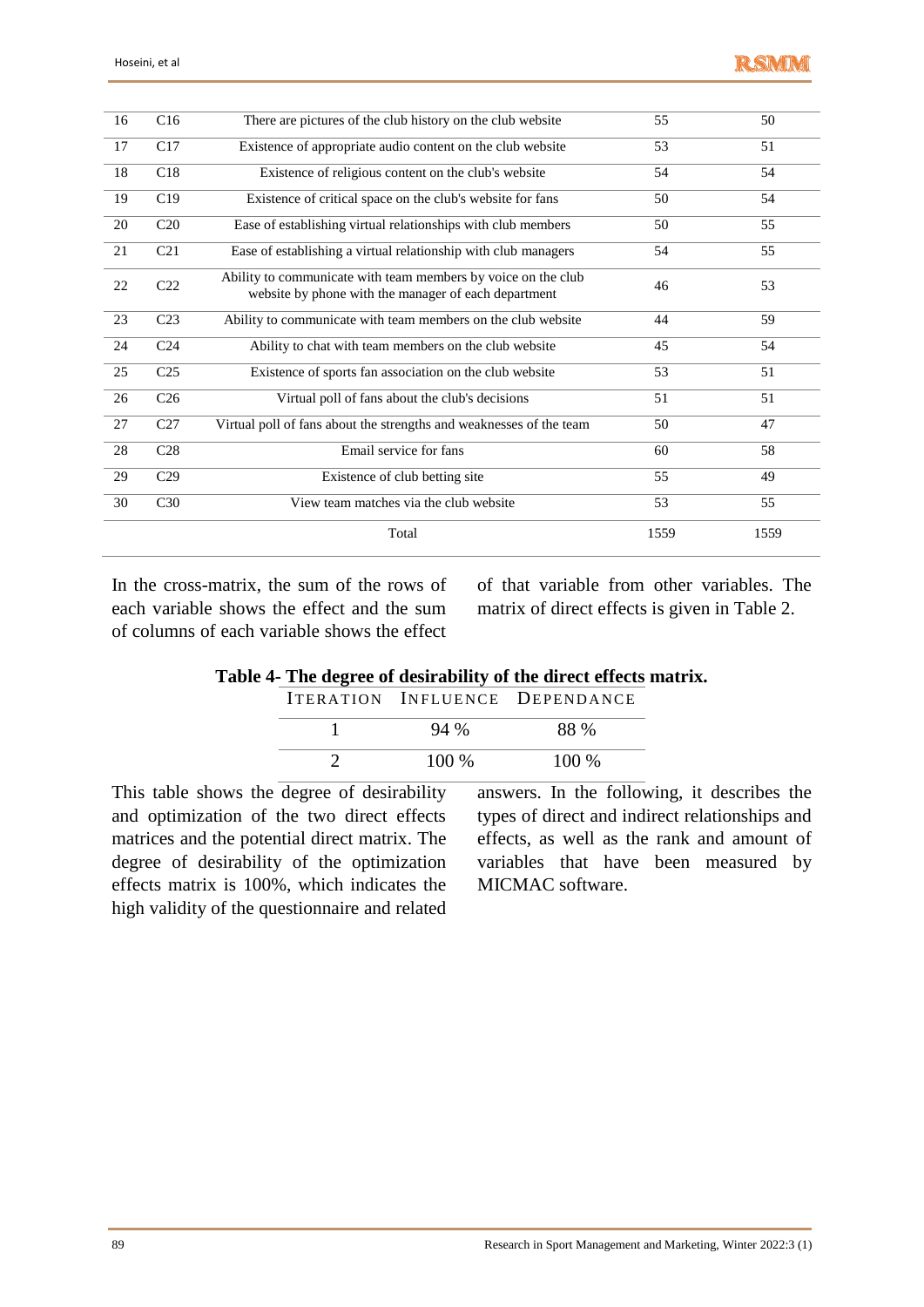

| I able 5- Direct and indirect effects. |                  |                           |                 |                     |                 |                             |                 |                       |  |
|----------------------------------------|------------------|---------------------------|-----------------|---------------------|-----------------|-----------------------------|-----------------|-----------------------|--|
| RAN                                    | LABE             | DIRECT<br><b>INFLUENC</b> | $L\,A\,B\,E$    | DIRECT<br>DEPENDANC | LABE            | INDIRECT<br><b>INFLUENC</b> | LABE            | INDIRECT<br>DEPENDANC |  |
| $\bf K$                                | $\mathbf L$      | $\mathbf E$               | L               | E                   | L               | $\mathbf E$                 | L               | E                     |  |
| $\mathbf{1}$                           | C10              | 397                       | C <sub>23</sub> | 378                 | C10             | 393                         | C <sub>23</sub> | 377                   |  |
| $\overline{2}$                         | C28              | 384                       | C28             | 372                 | C28             | 381                         | C28             | 371                   |  |
| $\overline{3}$                         | C8               | 359                       | C2              | 352                 | $\mbox{C}8$     | 358                         | C20             | 353                   |  |
| $\overline{4}$                         | $\overline{C13}$ | 352                       | C20             | 352                 | C16             | 352                         | C <sub>21</sub> | 352                   |  |
| 5                                      | $\overline{C16}$ | 352                       | C21             | 352                 | C13             | 352                         | C30             | 351                   |  |
| 6                                      | C29              | 352                       | C30             | $\overline{352}$    | C29             | 351                         | C2              | 351                   |  |
| $\boldsymbol{7}$                       | C <sub>6</sub>   | 346                       | C4              | 346                 | C15             | 347                         | C <sub>24</sub> | 347                   |  |
| $\,8\,$                                | C15              | 346                       | C18             | 346                 | C18             | 347                         | C18             | 346                   |  |
| $\overline{9}$                         | C18              | 346                       | C19             | 346                 | C21             | 346                         | C19             | 346                   |  |
| $10\,$                                 | C21              | 346                       | C <sub>24</sub> | 346                 | C6              | 346                         | C <sub>4</sub>  | 345                   |  |
| $11\,$                                 | C <sub>5</sub>   | 339                       | C8              | 339                 | C9              | 341                         | C <sub>22</sub> | 342                   |  |
| 12                                     | C9               | 339                       | C13             | 339                 | C <sub>25</sub> | 340                         | $\mbox{C}8$     | 340                   |  |
| 13                                     | C11              | 339                       | C14             | 339                 | C11             | 340                         | C14             | 339                   |  |
| 14                                     | C17              | 339                       | C22             | 339                 | C <sub>5</sub>  | 340                         | C13             | 338                   |  |
| 15                                     | C <sub>25</sub>  | 339                       | C <sub>5</sub>  | 333                 | C17             | 339                         | C <sub>5</sub>  | 334                   |  |
| 16                                     | C30              | 339                       | C1              | 327                 | C30             | 338                         | C <sub>26</sub> | 329                   |  |
| 17                                     | C14              | 333                       | C <sub>3</sub>  | 327                 | C14             | 333                         | C <sub>25</sub> | 328                   |  |
| $18\,$                                 | C7               | 327                       | C7              | 327                 | C <sub>26</sub> | 328                         | C17             | 327                   |  |
| 19                                     | C12              | 327                       | C15             | 327                 | C12             | 326                         | C <sub>3</sub>  | 327                   |  |
| 20                                     | C <sub>26</sub>  | 327                       | C17             | 327                 | C7              | 326                         | C15             | 327                   |  |
| $21\,$                                 | $\overline{C4}$  | 320                       | C <sub>25</sub> | 327                 | C19             | 322                         | C1              | 326                   |  |
| 22                                     | C19              | 320                       | C <sub>26</sub> | 327                 | C20             | 320                         | C7              | 325                   |  |
| 23                                     | C20              | 320                       | C6              | 320                 | C27             | 320                         | C10             | 321                   |  |
| $\overline{24}$                        | C27              | 320                       | C10             | 320                 | C4              | 318                         | C16             | 320                   |  |
| 25                                     | C <sub>3</sub>   | 307                       | C16             | 320                 | C <sub>3</sub>  | 309                         | C <sub>6</sub>  | 319                   |  |
| $26\,$                                 | C1               | 301                       | $\overline{C9}$ | 314                 | C1              | 302                         | C29             | 314                   |  |
| 27                                     | C2               | 301                       | C29             | 314                 | C2              | 300                         | C9              | 314                   |  |
| 28                                     | C <sub>22</sub>  | 295                       | C27             | 301                 | C22             | 296                         | C27             | 299                   |  |
| 29                                     | C <sub>24</sub>  | 288                       | C11             | 295                 | C <sub>24</sub> | 289                         | C11             | 293                   |  |
| 30                                     | C <sub>23</sub>  | 282                       | C12             | 282                 | C <sub>23</sub> | 283                         | C12             | 284                   |  |

### **Table 5- Direct and indirect effects.**

Depending on which area of the matrix the sum of the matrix values is in, five sets of variables can be identified. This map can be drawn for the matrix of direct effects,

indirect effects and possible effects with the same approach.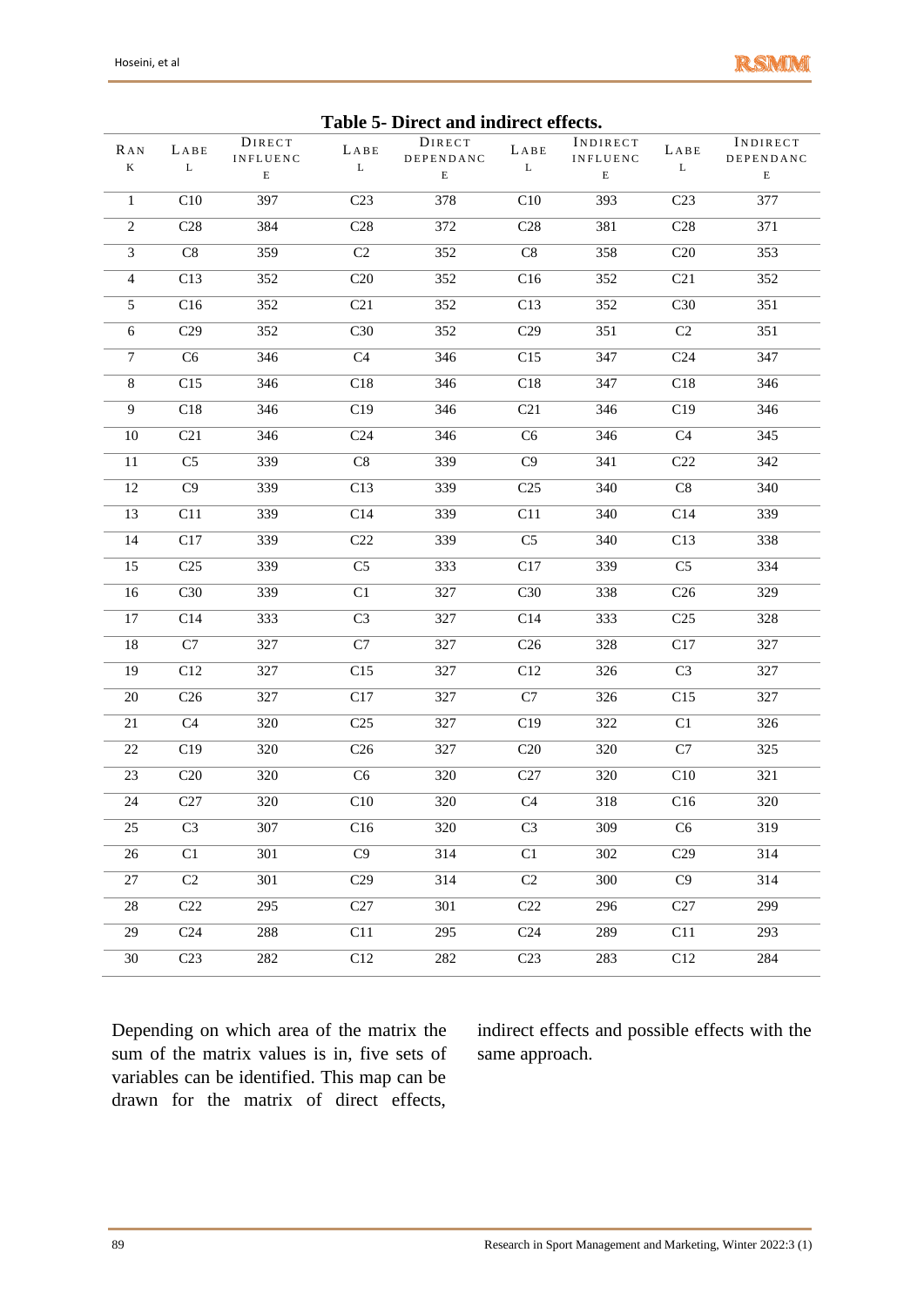

**Figure 1:** Map of direct influence and influence of factors.

Based on the results obtained from the direct effects map, a number of indicators, including C11, C10, were placed in the independent matrix. This means that these variables have low dependence and high conductivity, in other words, high impact and low impact are the characteristics of these variables. C12, C27, were placed in the interface matrix. This means that these factors have high dependence and high conductivity. In other words, the Direct influence graph

effectiveness of these criteria is very high and any small change on this variable causes fundamental changes in the system. C28, were placed in the autonomous matrix. C23... were also included in the dependent matrix. Which showed that these indicators have strong dependence and poor conductivity. These variables generally have high impact and little impact on the system.



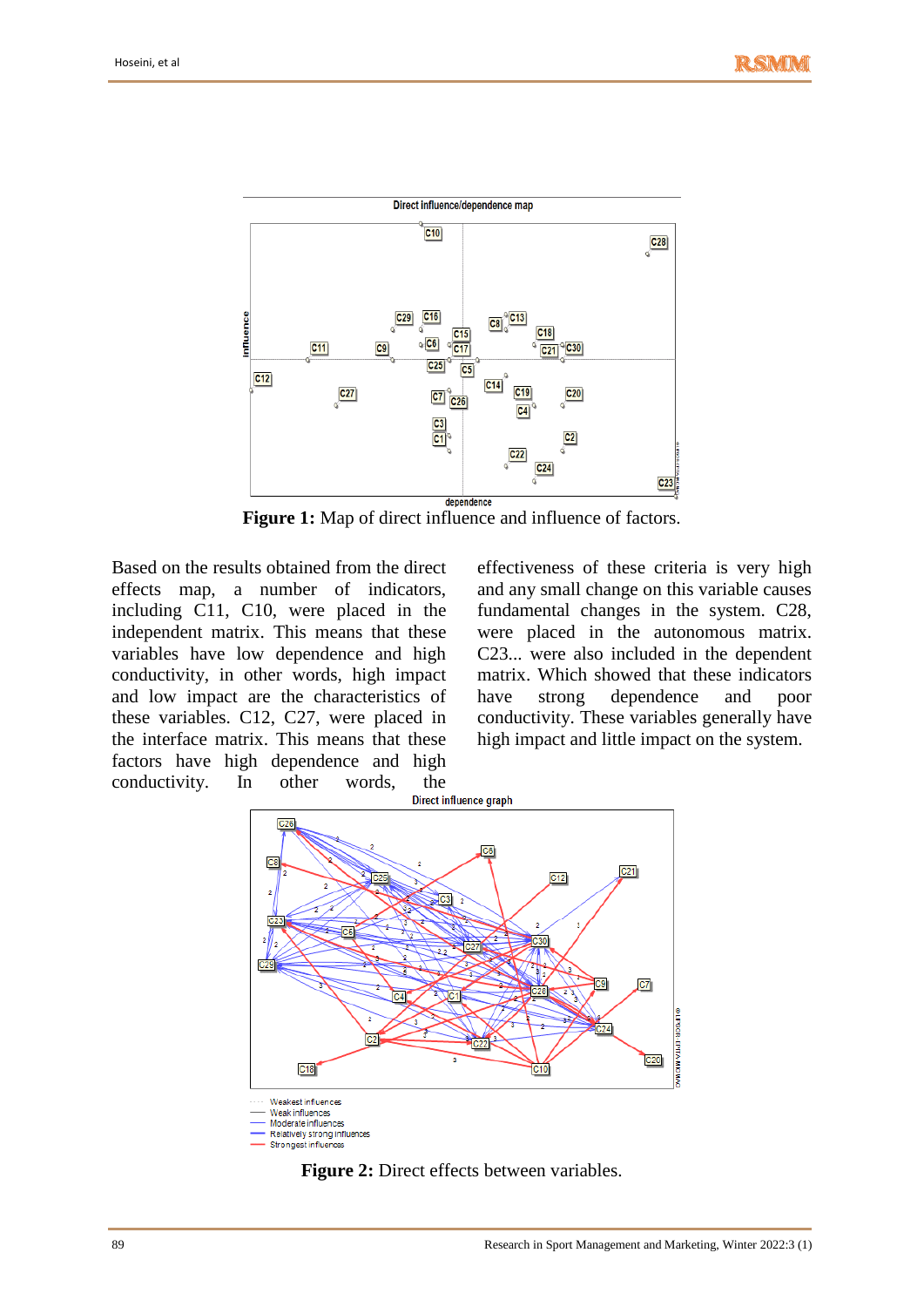

**Figure 3- Indirect effects between variables.**

In the end, with respect to the fact that in the direct effects matrix map, the X-axis shows the degree of influence and the Y-axis demonstrated the degree of influence of each factor, the variables with more and less influence were selected as key drivers. (Propulsions are the most influential known forces on a subject, which have the ability to direct and change direction in the interrelationships between components, trends, etc.). It is clear that there is not just a single formal reading of MICMAC results, and we see different ideas or new interpretations over time, especially in the scenarios.

#### **Discussion**

Website designing and maintaining this position in a successful and effective way has become a very complex issue in the world of e-commerce and success in this competition, that is, gaining power in the Internet as a marketing tool, is becoming more and more essential. In fact, the website is the scene of customer relationship performance and the means of interaction and transaction with customers on the web. The main purpose of the site is to attract Internet users, connect with target markets and also represent the brand of the organization or company. Most sports organizations use their website as a marketing tool to achieve business goals. The World Wide Web gives sports organizations a chance to connect with fans, resulting in lower advertising costs. Football clubs also use the Internet as a marketing tool through which they can connect with fans and sell their products and services. Based on this, the present study was conducted with the aim of a comparative study of web marketing of Iranian and Spanish football clubs.

With respect to the findings, it can be said that the most important codes in this research, which were considered by the researcher, including the extensive advertisement of the club on the website to attract new sponsors C10, were in an independent matrix. This means that these variables have low dependence and high conductivity. (Electronic survey of fans about the strengths and weaknesses of the c27… team were in the interface matrix. This means that these factors have high dependency and high driving power. (C28,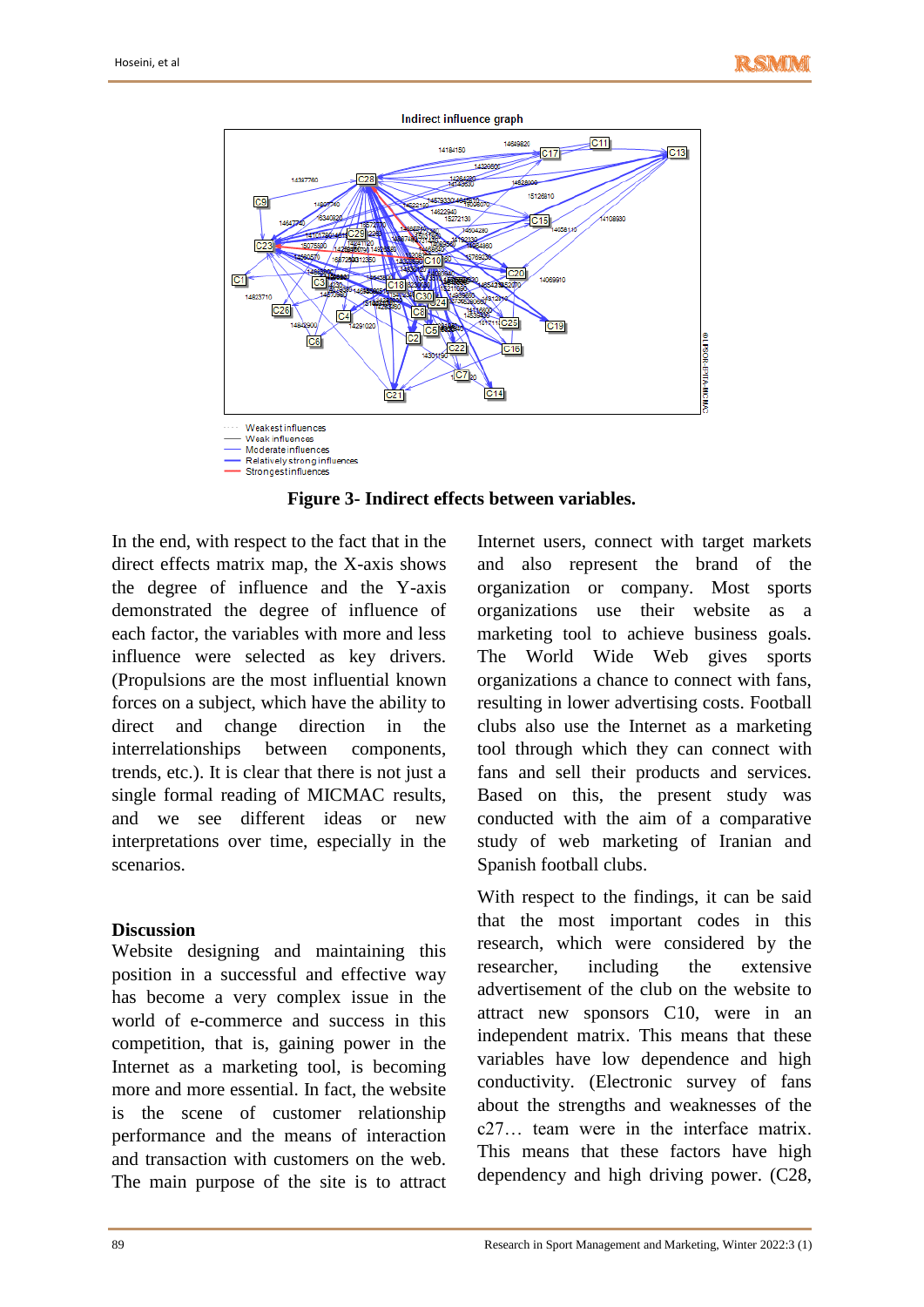e-mail services for fans) was in the autonomous matrix. (C23, the possibility of communicating with team members on the club's website) was also included in the dependent matrix.

They are one of the most important tools, because if we give an example, due to the importance of football in these two countries, the use of extensive advertising can help as a sponsor, but in Spain, this issue is exploited in the best way, because financial transparency also plays an important role in this propaganda, but in Iran, due to the bad performance of managers and perhaps financial corruption, it is not allowed to use this code properly. On the other hand, fan's suggestions are one of the important indices in Spain. Because these feedbacks help the financial progress of clubs and even the progress of their status. But in Iran, the first step is to hide these surveys, because the first people to be harmed are the club managers, and if the player has moral problems or stubbornness, they will definitely benefit the most from this issue. We hope that this indicators have strong dependence and poor conductivity. Web-based marketing activities are among the new tools that have recently been considered in our country. Programs of this type of marketing generally focus on creating content that can attract the attention of social media users and encourage them to share the desired content on social media. In this way, the message of the company/organization/individual, in the form of a chain, is transmitted between users.

Figures 2 and 3 also show a map of the relationships between the variables. According to the results obtained from the chart, some indicators have a high impact and more of them have a lesser role in terms of strong relationships.

Significant growth of the Internet's

information capacity has significantly increased people's awareness about organizations/brands/celebrities over the past decades, and the winner is the one who can use the tools of the virtual world, which often do not require and in this condition, the winner is the one who can use the tools of the virtual world, which often do not require high expenses of traditional media, such as television and the press, to improve their image and make themselves and their programs and goals known to potential and actual audiences. E-marketing increases the market share of a product or service by providing the organization an easy communication with other organizations and consumers. The findings of previous studies demonstrated that the use of the Internet in organizational processes has a positive effect on access to information and the development of the business network in the market and improve company performance (Morgan and Thomas, 2020). One of the most important factors in the success of organizations is the existence of the Internet, which has an important role on the performance of organizations and how to implement e-marketing with the aim of effective communication with customers.

These findings are not limited to Iran and several studies in this regard have been conducted outside Iran due to its importance. Saha (2019) in a study evaluated web marketing in UK multipurpose sports clubs. The results showed that the sports club website was very active and could significantly provide many customers with different revenue sources for the club than before. In addition, these websites have a significant impact on customer satisfaction. Shannon (2018) in a study of the sports industry and identifying the position of the Internet in sports marketing showed that if the promotion of sports goods through the clubs website is attractive, it will both increase the number of customers and strengthen sports tendencies among the people. Examining the websites of some European clubs such as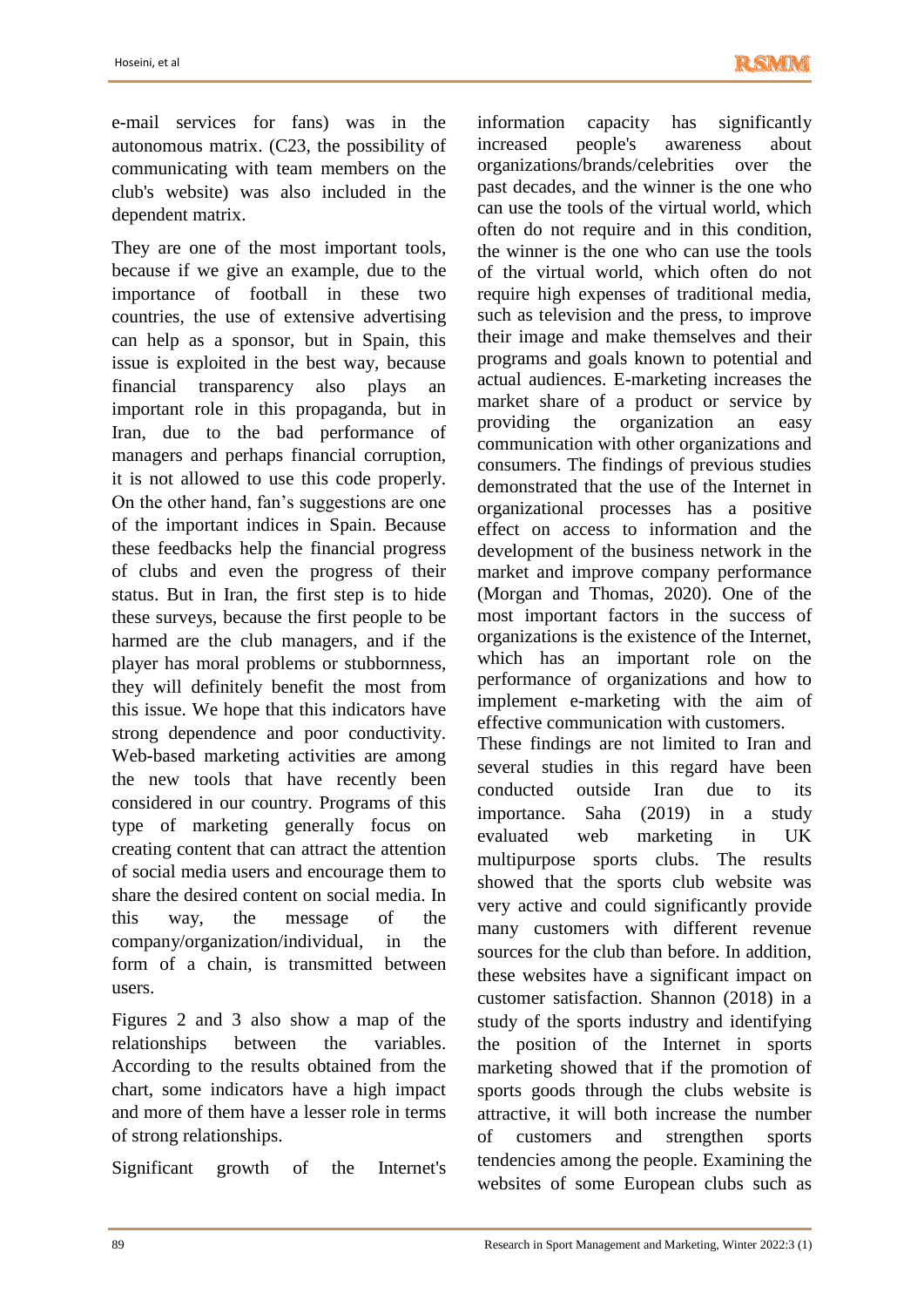Barcelona, Real Madrid, Juventus, Bayern Munich and Paris saint German with Asian and African clubs, he reported a significant difference between the websites and internet marketing of European clubs with Asian and African clubs. Marber, Violin, and Posellosseni (2017) in a case study with the title of "Examining the Combination of Internet Marketing and Sports" investigated the NewYork Yankees team. Their findings demonstrated that internet marketing has significantly increased the income of clubs by selling tickets, products and goods of the club, receiving the help of fans, facilitating the establishment with fans and their greater participation, and attracting more sports talent of the club. Significant growth of the Internet's information capacity has significantly increased people's awareness of organizations/brands/celebrities over the past decades, and in this condition, the winner is the one who can use the tools of the virtual world, which often do not require high expenses of traditional media, such as television and the press, to improve their image and make themselves and their programs and goals known to potential and actual audiences. E-marketing increases the market share of a product or service by providing the organization an easy communication with other organizations and consumers. The findings of previous studies demonstrated that the use of the Internet in organizational processes has a positive effect on access to information and the development of the business network in the market and improve company performance (Morgan and Thomas, 2020). One of the most important factors in the success of organizations is the existence of the Internet, which has an important role on the performance of organizations and how to implement e-marketing with the aim of effective communication with customers.

Google poll demonstrated that 90% of our media interactions are now facilitated

through the screens of smartphones, tablets, laptops and TVs. Screens have become a necessity in our lives, so that we spend up to 4 hours of our free time every day using the screens of multimedia tools consecutively and simultaneously. The Internet is the main basis behind these page interactions. From 2000 to 2019, global Internet traffic has increased 70 times, so that currently 7 out of 10 people in the world are connected to the Internet. According to Cisco prediction, we will see a 10-fold jump in global Internet traffic by 2019. Which is achieved by connecting more than 11 billion users with mobile phones. With such huge access to mobile phones and their ability to connect with each other, the shape of customer behavior has changed. Most customers search the store to compare product review prices through their mobile phones. Google's search engine shows that 8 out of 10 smartphone users in the United States search for stores. Even when watching TV commercials, more than 50% of audiences in Indonesia search with mobile phones, a trend that has affected customers worldwide, as well as Internet-derived products that provide transparency. Social networks such as Twitter and Instagram enable customers to share their experiences (Cutler, Flip, et al. 2017). As was stated in the research issue, the number of Internet users in 2019 has reached more than 4.3 billion users worldwide. And Iran ranks 16th among the leading countries in the field of Internet with more than 62 million users, which is unprecedented in its kind, digital recovery will face many changes and developments. Therefore, the need to research and identify and prioritize the factors affecting the development of digital marketing is felt more than ever.

### **Conclusion**

One of the important benefits of using the Internet in business is the reduction of business operations which saves 21 to 70%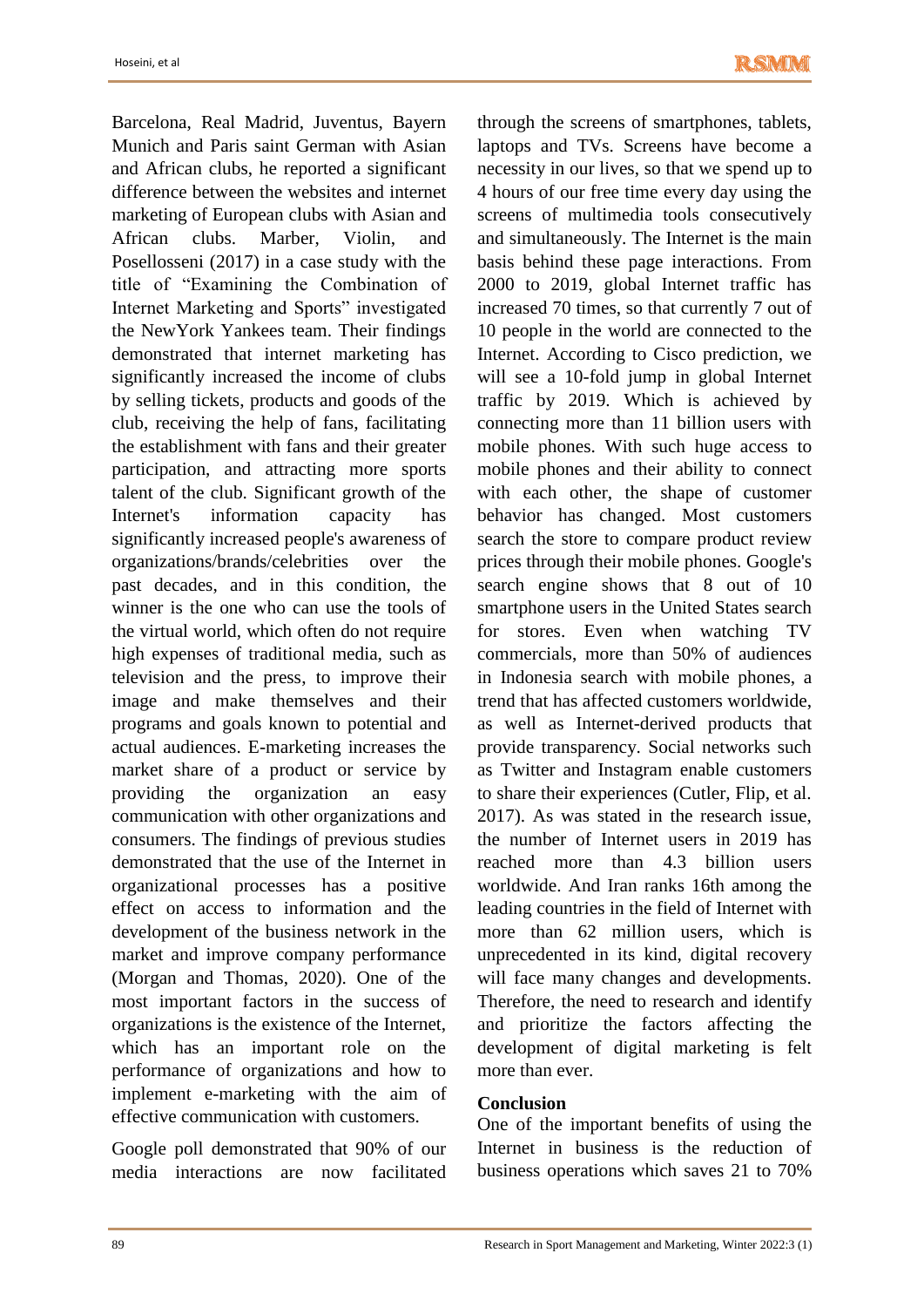in the costs of various business activities. In such an atmosphere, Iranian sports clubs will inevitably have to expand their horizons beyond traditional methods, and if for any reason, they cannot join this rapid and pervasive wave, in the future will not be able to compete internationally and will lose many business opportunities for the benefit of others. Albertchett believes that the Internet and digital networks have forced us to rethink traditional business and marketing patterns and re-examine their foundations. According to Forester Market Research, by 2021, digital marketing spending in the United States will reach \$120 billion a year.

Practical Suggestions in Iran:

- It is suggested that managers and marketers of sports clubs in Iran, by learning the full skills of modern web marketing methods, such as creating word-of-mouth electronic advertisements, encourage users to share, brand the club among social networks; This is because it has a wide impact on people's opinions and decisions and as a result their response to these activities.
- It is also suggested that in Iran, managers and marketers of sports clubs, in order to use the Internet efficiently and effectively and achieve the desired results, consider social networks as new media and an important part of their marketing mix. This helps managers to achieve their goals more and accelerates the process of achieving the goals.
- Use the Internet for marketing and advertising.
- Use the Internet to sell online.
- Use the Internet for services and support.
- Use the Internet for market research.
- And in Spain it is suggested that:
- Feedback of all Internet users' opinions should be reviewed in the form of statistical data, and in selecting efficient managers and even financial transparency, these feedbacks should be reviewed by the board of directors and using professional statistical analyzers.
- It is suggested to pay attention to proplayer associations, because one of the most important ways to decide whether to buy or sell a player could easily affect the club's economy. For example, last year, Messi's departure from Barcelona may have been blamed for a lack of funding, but with a proper analysis, the use of all aspects of Messi's pro-Barcelona associations it is known that Barcelona will suffer a fatal blow. Or, for example, if the club checked Xavi's capacity, would never allow him to leave.
- However, the Spanish clubs' main concern was definitely the club's good economic conditions, and if it used professional analysts and experienced winners, it could sometimes prevent many economic problems.
- Since LaLiga is expected to drop from first place to second and third in Europe in the coming years, it is best to use social media to attract foreign investment.
- As huge investors have been raised in the English Premier League, it is suggested that Spanish clubs, following the example of this issue, try to attract the huge investments of Arab countries to save their clubs.

### **References**

- 1. Burnasheva, R., Suh, Y. G., & Villalobos-Moron, K. (2019). Sense of community and social identity effect on brand love: Based on the online communities of a luxury fashion brands. Journal of Global Fashion Marketing, 10(1), 50–65. <https://doi.org/10.1080/> 20932685.2018.1558087.
- 2. Cheng, C. H., & Lin, Y. (2002). Evaluating the best main battle tank using fuzzy decision theory with linguistic criteria evaluation. European journal of operational research, 142(1), 174-186.
- 3. Cheng, Jao-Hong; Chih-Ming Lee; Chih-Huei Tang. (2009), An Application of Fuzzy Delphi and Fuzzy AHP on Evaluating Wafer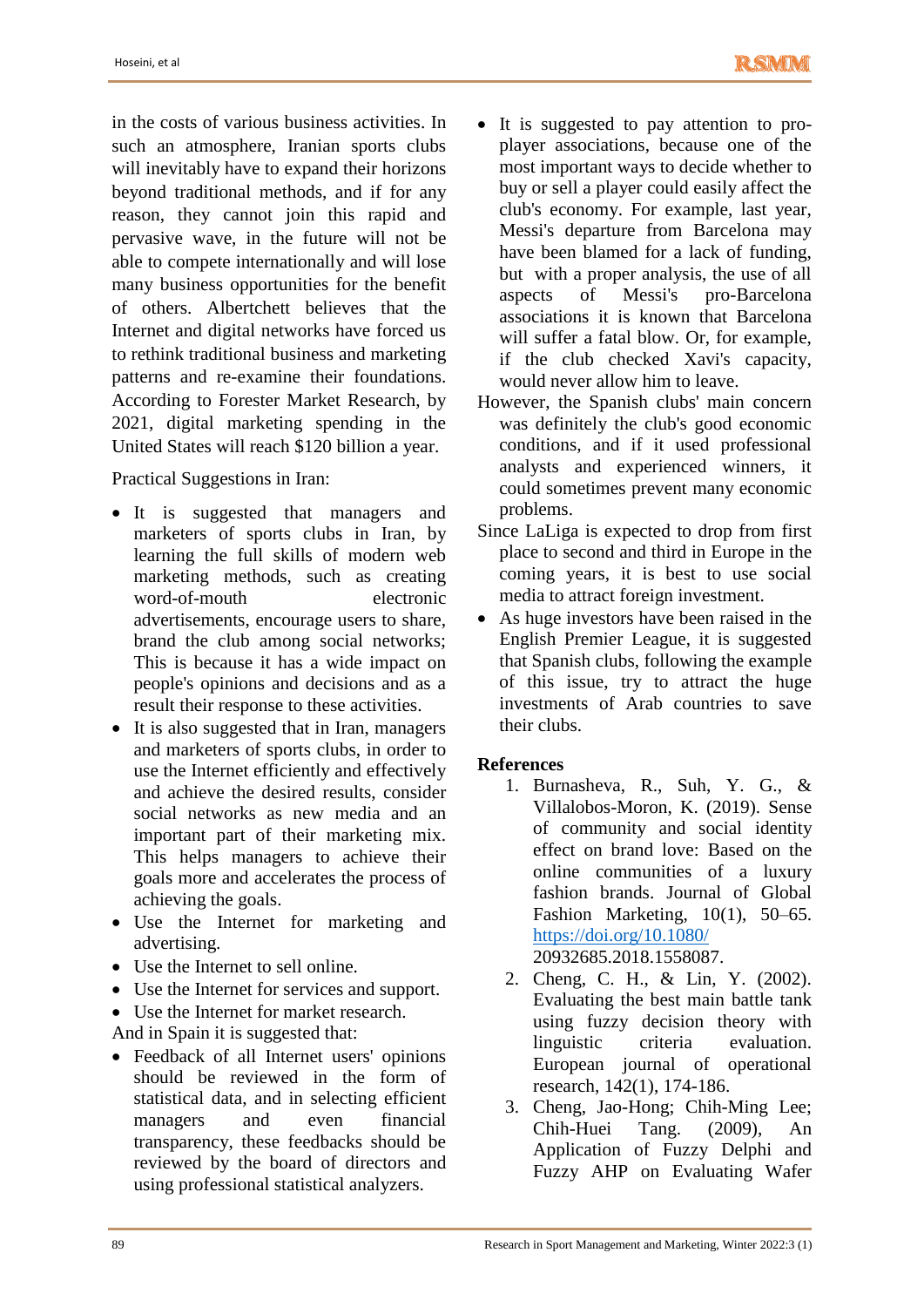Supplier in Semiconductor Industry, wseas transactions on information science and applications, Vol 6, PP 756-767.

- 4. Chien, C.-F., Lin, K.-Y., & Yu, A. P.-I. (2014). User-experience of tablet operating system: An experimental investigation of Windows 8, iOS 6, and Android 4.2. Computers & Industrial Engineering, 73, 75–84. [https://doi.org/10.1016/j.cie.2014.04.](https://doi.org/10.1016/j.cie.2014.04.015) [015.](https://doi.org/10.1016/j.cie.2014.04.015)
- 5. Chiu, C. L., Wang, Q., Ho, H.-C., Zhang, J., & Zhao, F. (2019). Metrosexual trend in facial care products: Analysis of factors that influence young Chinese men purchasing intention. Journal of Global Fashion Marketing, 1–21. <https://doi.org/10.1080/> 20932685.2019.1639527.
- 6. Denish Shah and B.P.S. Murthi, (2021), Marketing in a data-driven digital world: Implications for the role and scope of marketing Journal of Business Research,
- 7. El Banna, A., Papadopoulos, N., Murphy, S. A., Rod, M., & Rojas-Mendez, J. I. (2018). Ethnic identity, consumer ethnocentrism, and purchase intentions among bicultural ethnic consumers: "Divided loyalties" or "dual allegiance"? Journal of Business Research, 82, 310–319.

[https://doi.org/10.1016/j.jbusres.201](https://doi.org/10.1016/j.jbusres.2017.09.010) [7.09.010.](https://doi.org/10.1016/j.jbusres.2017.09.010)

- 8. Fischer, P. M., & Zeugner-Roth, K. P. (2017). Disentangling country-oforigin effects: The interplay of product ethnicity, national identity, and consumer ethnocentrism. Marketing Letters, 28(2), 189–204. [https://doi.org/10.1007/s11002-016-](https://doi.org/10.1007/s11002-016-9400-7) [9400-7.](https://doi.org/10.1007/s11002-016-9400-7)
- 9. Graca, J., Calheiros, M. M., & Oliveira, A. (2016). Situating moral disengagement: Motivated reasoning in meat consumption and

substitution. Personality and Individual Differences, 90, 353–364. [https://doi.org/10.1016/j.paid.2015.1](https://doi.org/10.1016/j.paid.2015.11.042) [1.042.](https://doi.org/10.1016/j.paid.2015.11.042) org/10.1007/s11002-015- 9360-3.

- 10. H.Zouhal.(2022). Football de hautniveau : analyses physique et physiologique – blessures et préventionHigh-level football: Physical and physiological analysis – Injury and prevention. Volume 36, Issue 4, September 2022, Pages 332- 357
- 11. Hsu, P. F., & Chen, B. Y. (2007). Developing and implementing a selection model for bedding chain retail store franchisee using Delphi and fuzzy AHP. Quality & Quantity, 41(2), 275-290.
- 12. Hsu, Yu-Lung; Cheng-Haw Lee, V.B. Kreng. (2010), The application of Fuzzy Delphi Method and Fuzzy AHP in lubricant regenerative technology selection, Expert Systems with Applications, Vol. 37, PP. 419-425.
- 13. Jifeng Mu & Jonathan Z. Zhang (2021) Seller marketing capability, brand reputation, and consumer journeys on e-commerce platforms, Journal of the Academy of Marketing Science [https://doi.org/](https://doi.org/10.1007/s11747-021-00773-3) $\cdot$ . $\cdot$ . $\cdot$  $\cdot$  $\cdot$ y/s $\cdot$ 120-[11110](https://doi.org/10.1007/s11747-021-00773-3)-0
- 14. Kahraman, Cengiz; (2009), Fuzzy Multi-Criteria Decision Making: Theory and Applications with Recent Developments Front Cover, Volume 16 of Springer optimization and its applications, ISSN 1931- 6828.
- 15. Kimmel, A. J., & Kitchen, P. J. (2014). WOM and social media: Presaging future directions for research and practice. Journal of Marketing Communications, 20(1–  $2)$ ,  $5-20$ [.](https://doi.org/10.1080/13527266.2013.797730)

[https://doi.org/10.1080/13527266.20](https://doi.org/10.1080/13527266.2013.797730) [13.797730.](https://doi.org/10.1080/13527266.2013.797730)